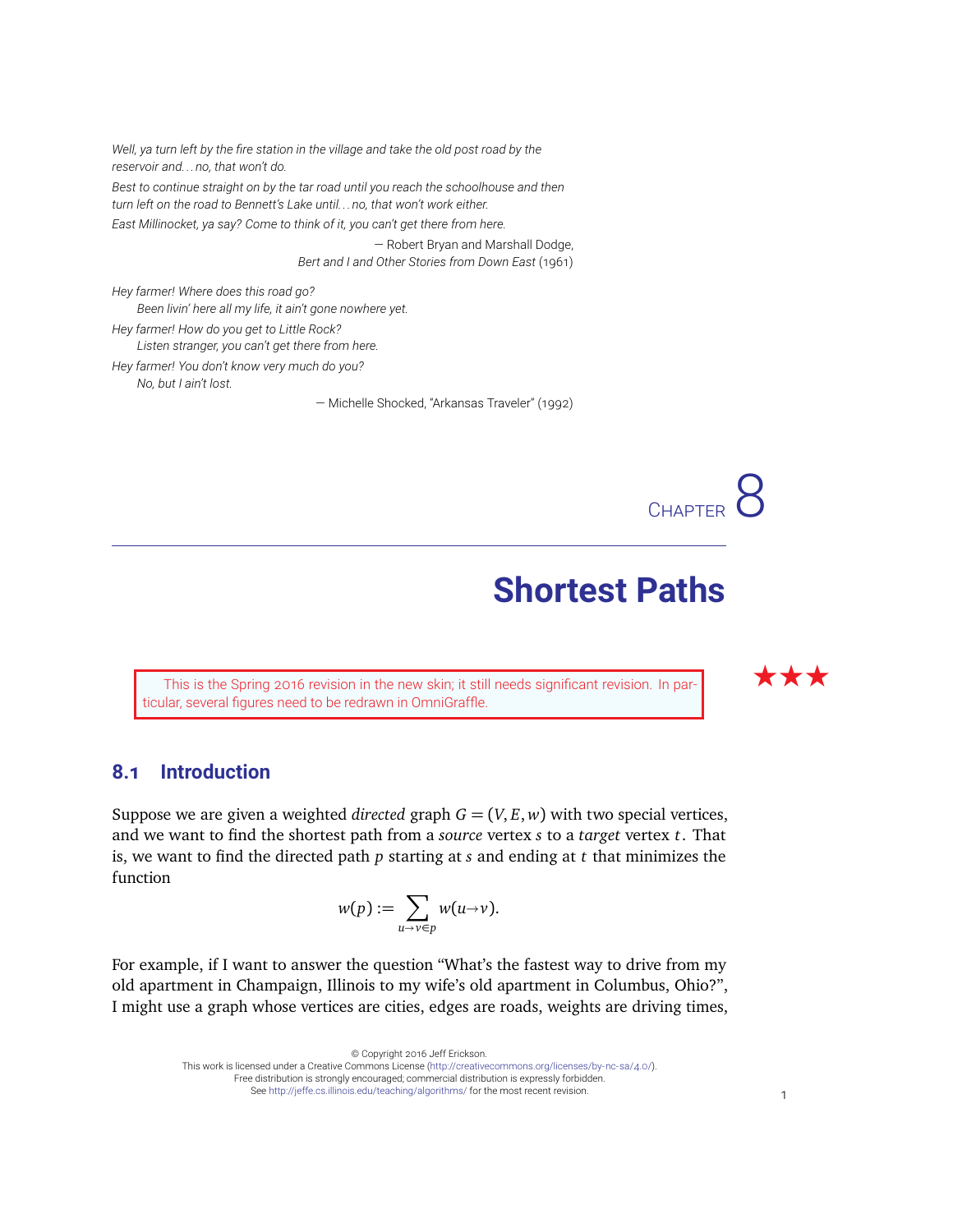$s$  is Champaign, and  $t$  is Columbus.<sup>1</sup> The graph is directed, because driving times along the same road might be different in different directions. (At one time, there was a speed trap on I-70 just east of the Indiana/Ohio border, but only for eastbound traffic.)

Perhaps counter to intuition, we will allow the weights on the edges to be negative. Negative edges make our lives complicated, because the presence of a negative *cycle* might imply that there is no shortest path. In general, a shortest path from *s* to *t* exists if and only if there is *at least one* path from *s* to *t*, but there is no path from *s* to *t* that touches a negative cycle. If any negative cycle is reachable from *s* and can reach *t*, we can always find a shorter path by going around the cycle one more time.

 $\blacktriangleright\blacktriangleright\blacktriangleright$  I'm abusing terminology here; by definition, a path cannot repeat vertices. Negative cycles mean that there may be no shortest **walk** from *s* to *t*. As long as *t* is reach able from *s*, there is always a shortest **path**; it's just NP-hard to compute. On the other hand, if there is a shortest **walk** from *s* to *t*, that walk is in fact a path, and therefore the shortest path, from *s* to *t*. Blerg.



**Figure 8.1.** There is no shortest path from *s* to *t*.

Almost every algorithm known for solving this problem actually solves (large portions of) the following more general *single source shortest path* or *SSSP* problem: Find the shortest path from the source vertex *s* to *every* other vertex in the graph. This problem is usually solved by finding a *shortest path tree* rooted at *s* that contains all the desired shortest paths.

It's not hard to see that if shortest paths are unique, then they form a tree, because any subpath of a shortest path is itself a shortest path. If there are multiple shortest paths to some vertices, we can always choose one shortest path to each vertex so that the union of the paths is a tree. If there are shortest paths to two vertices  $u$  and  $v$  that diverge, then meet, then diverge again, we can modify one of the paths without changing its length so that the two paths only diverge once.

Although they are both optimal spanning trees, shortest-path trees and minimum spanning trees are very different creatures. Shortest-path trees are rooted and directed; minimum spanning trees are unrooted and undirected. Shortest-path trees are most naturally defined for directed graphs; only undirected graphs have minimum spanning trees. If edge weights are distinct, there is only one minimum spanning tree, but every

<span id="page-1-0"></span><sup>&</sup>lt;sup>1</sup>West on Church, north on Prospect, east on I-74, south on I-465, east on Airport Expressway, north on I-65, east on I-70, north on Grandview, east on 5th, north on Olentangy River, east on Dodridge, north on High, west on Kelso, south on Neil. Depending on traffic. We both live in Urbana now.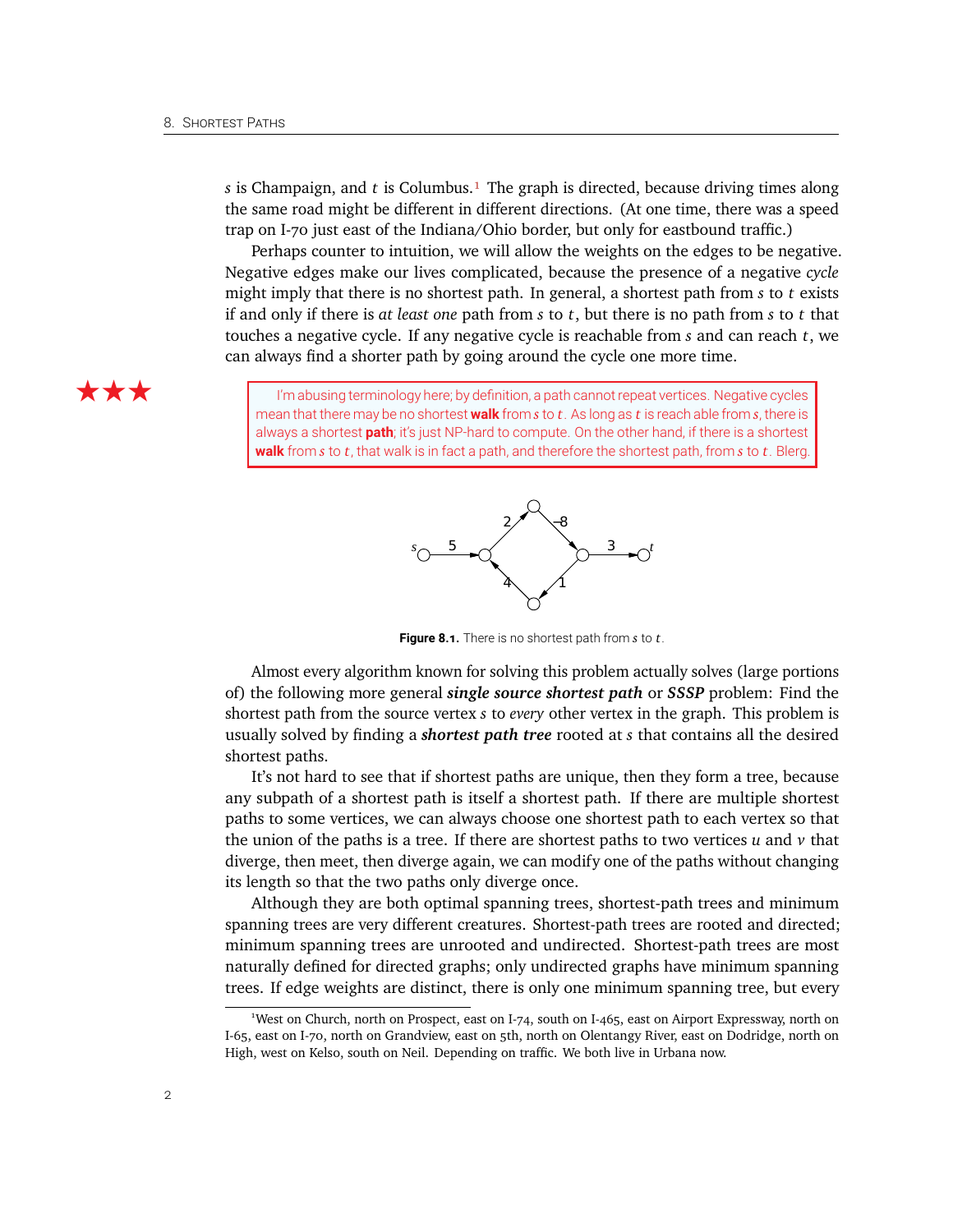

**Figure 8.2.** If  $s \rightarrow a \rightarrow b \rightarrow c \rightarrow d \rightarrow v$  and  $s \rightarrow a \rightarrow x \rightarrow y \rightarrow d \rightarrow u$  are shortest paths, then  $s \rightarrow a \rightarrow b \rightarrow c \rightarrow d \rightarrow u$  is also a shortest path.

source vertex induces a different shortest-path tree; moreover, it is possible for *every* shortest path tree to use a different set of edges from the minimum spanning tree.



Figure 8.3. A minimum spanning tree and a shortest path tree (rooted at the top vertex) of the same undirected graph.

### **8.2 Warning!**

Throughout this chapter, we will explicitly consider *only* directed graphs. All of the algorithms described in this lecture also work for undirected graphs with some minor modifications, *but only if negative edges are prohibited*. Dealing with negative edges in undirected graphs is considerably more subtle. We cannot simply replace every undirected edge with a pair of directed edges, because this would transform any negative edge into a short negative cycle. Subpaths of an *undirected* shortest path that contains a negative edge are *not* necessarily shortest paths; consequently, the set of all undirected shortest paths from a single source vertex may not define a tree, even if shortest paths are unique.



An undirected graph where shortest paths from *s* are unique but do not define a tree.

A complete treatment of undirected graphs with negative edges is beyond the scope of this chapter, or even the entire book. I will only mention, for people who want to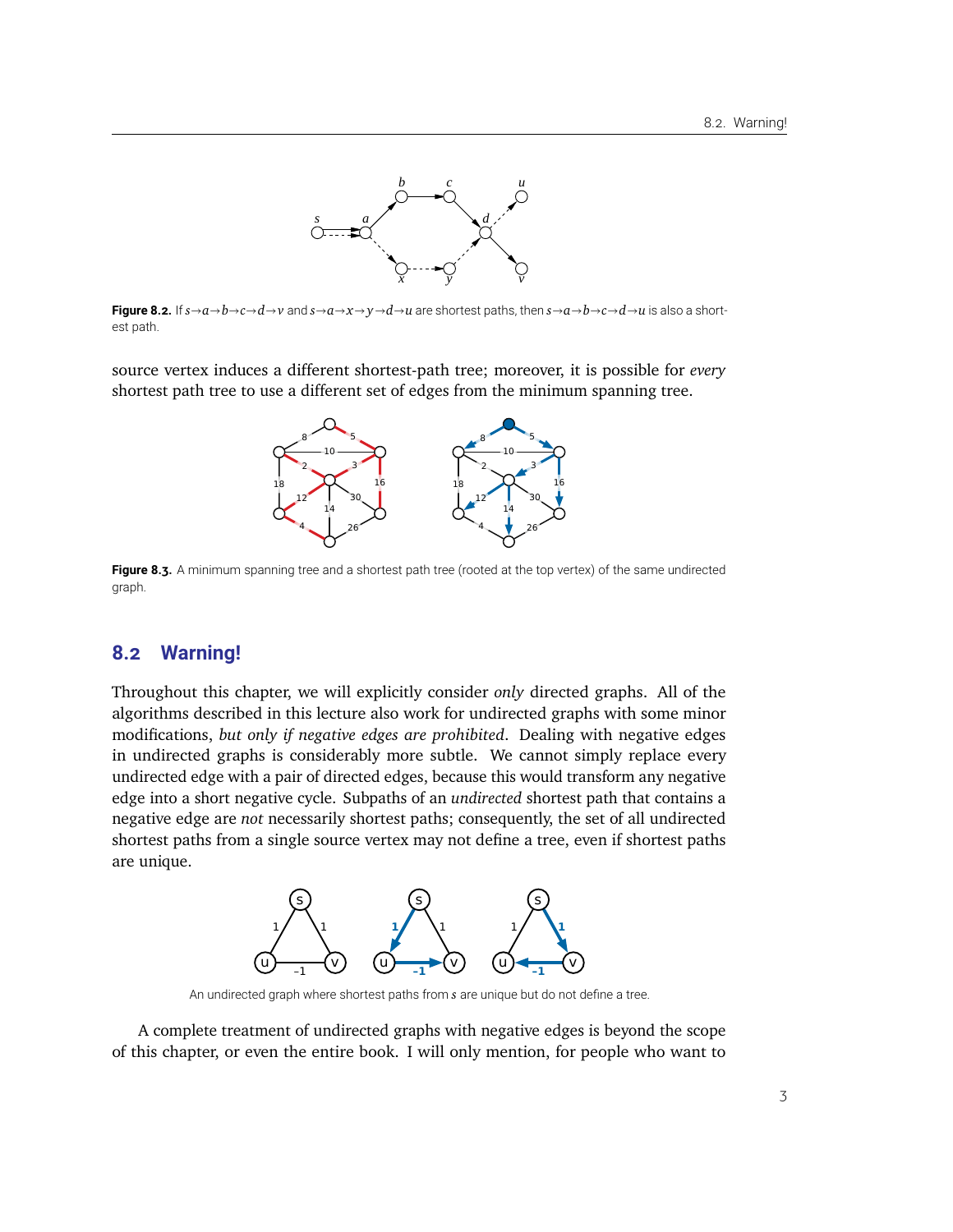follow up via Google, that a *single* shortest path in an undirected graph with negative edges can be computed in  $O(VE + V^2 \log V)$  time, by a reduction to maximum weighted matching.

## **8.3 The Only SSSP Algorithm**

Just like graph traversal and minimum spanning trees, there are several different SSSP algorithms, but they are all special cases of the a single generic algorithm, first proposed by Lester Ford in 1956, and independently by George Dantzig in 1957.<sup>2</sup> Each vertex  $\nu$  in the graph stores two values, which (inductively) describe a *tentative* shortest path from *s* to *v*.

- $dist(v)$  is the length of the tentative shortest  $s \rightarrow v$  path, or  $\infty$  if there is no such path.
- *pred*(*v*) is the predecessor of *v* in the tentative shortest *s* $\rightarrow$ *v* path, or Null if there is no such vertex.

In fact, the predecessor pointers automatically define a tentative shortest path *tree*; they play exactly the same role as the parent pointers in our generic graph traversal algorithm. At the beginning of the algorithm, we already know that  $dist(s) = 0$  and  $pred(s) = NULL$ . For every vertex  $v \neq s$ , we initially set *dist*( $v$ ) =  $\infty$  and *pred*( $v$ ) = Null to indicate that we do not know of *any* path from *s* to *v*.

During the execution of the algorithm, we call an edge  $u \rightarrow v$  tense if  $dist(u) + w(u \rightarrow v)$  < *dist*(*v*). If  $u \rightarrow v$  is tense, the tentative shortest path  $s \rightarrow v$  is clearly incorrect, because the path  $s \rightarrow u \rightarrow v$  is shorter. Our generic algorithm repeatedly finds a tense edge in the graph and *relaxes* it:

Relax(*uv*): *dist*(*v*) <sup>←</sup> *dist*(*u*) + *<sup>w</sup>*(*uv*) *pred*(*v*) ← *u*

When there are no tense edges, the algorithm halts, and we have our desired shortest path tree.

The correctness of Ford's generic relaxation algorithm follows from the following series of claims:

- 1. For every vertex *v*, the distance  $dist(v)$  is either  $\infty$  or the length of some walk from *s* to *v*. This claim can be proved by induction on the number of relaxations.
- 2. If the graph has no negative cycles, then  $dist(v)$  is either  $\infty$  or the length of some *simple path* from *s* to *v*. Specifically, if  $dist(v)$  is the length of a walk from *s* to *v* that contains a directed cycle, that cycle must have negative weight. This claim implies that if *G* has no negative cycles, the relaxation algorithm eventually halts, because there are only a finite number of simple paths in *G*.

<span id="page-3-0"></span><sup>2</sup>Specifically, Dantzig showed that the shortest path problem can be phrased as a linear programming problem, and then described an interpretation of his simplex method in terms of the original graph. His description is equivalent to Ford's relaxation strategy.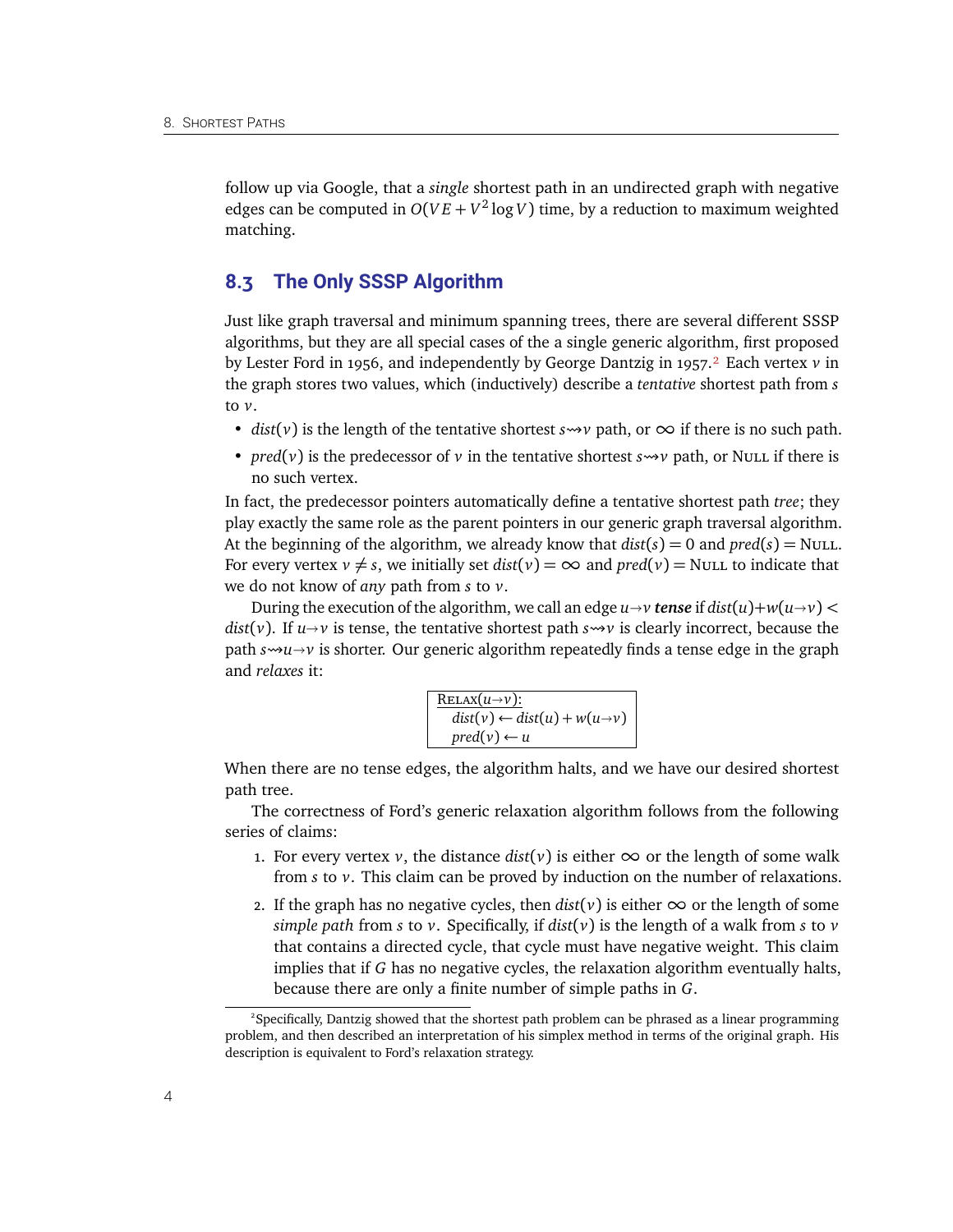- 3. If no edge in *G* is tense, then for every vertex  $v$ , the distance  $dist(v)$  is the length of the predecessor path  $s \rightarrow \cdots$  *pred*( $\text{pred}(v)$ ) $\rightarrow$ *pred*( $v$ ) $\rightarrow$ *v*. Specifically, if *v* violates this condition but its predecessor *pred*(*v*) does not, the edge *pred*(*v*) $\rightarrow$ *v* is tense.
- 4. If no edge in *G* is tense, then for every vertex  $\nu$ , the path of predecessor edges

 $s \rightarrow \cdots \rightarrow pred(pred(v)) \rightarrow pred(v) \rightarrow v$ 

is a shortest path from  $s$  to  $v$ . Specifically, if  $v$  violates this condition but its predecessor *u* in some shortest path does not, the edge  $u \rightarrow v$  is tense. This claim also implies that if the *G* has a negative cycle, then some edge is *always* tense, so the generic algorithm never halts.

So far I haven't said anything about how we detect which edges can be relaxed, or in what order we relax them. To make this easier, we refine the relaxation algorithm slightly, into something closely resembling the generic graph traversal algorithm. We maintain a "bag" of vertices, initially containing just the source vertex *s*. Whenever we take a vertex *u* from the bag, we scan all of its outgoing edges, looking for something to relax. Finally, whenever we successfully relax an edge  $u \rightarrow v$ , we put *v* into the bag. Unlike our generic graph traversal algorithm, we do not mark vertices when we visit them; the same vertex could be visited many times, and the same edge could be relaxed many times.



Just as with graph traversal, different "bag" data structures for the give us different algorithms. There are three obvious choices to try: a stack, a queue, and a priority queue. Unfortunately, if we use a stack, the resulting algorithm performs *Θ*(2 *V* ) relaxation steps in the worst case! (Proving this is a good homework problem.) The other two possibilities are much more efficient.

#### **8.4 Best-First: Dijkstra's Algorithm**

If we implement the bag using a priority queue, where the key of a vertex  $\nu$  is its tentative distance  $dist(v)$ , we obtain an algorithm first "published" in 1957 by a team of researchers at the Case Institute of Technology, in an annual project report for the Combat Development Department of the US Army Electronic Proving Ground. The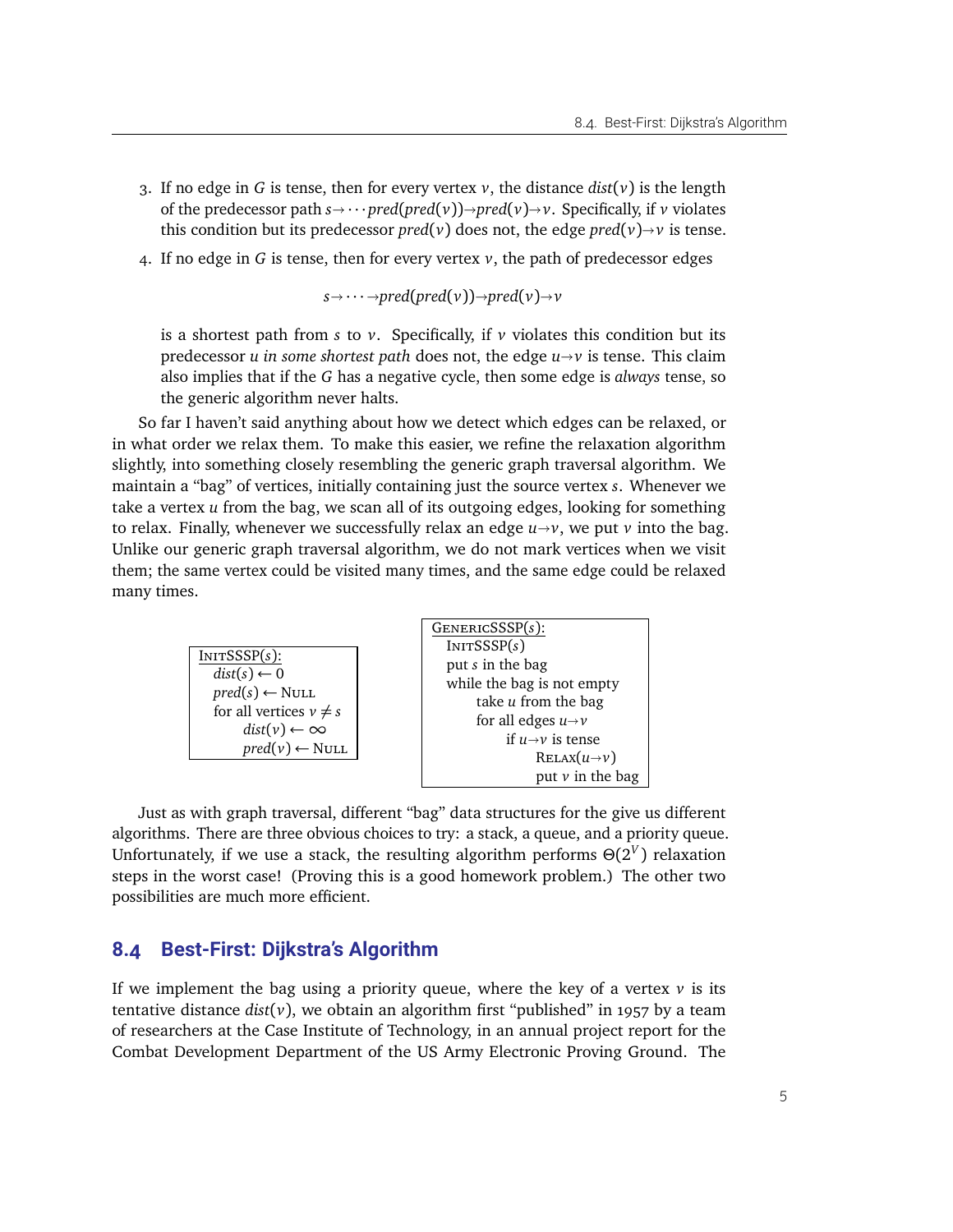same algorithm was later independently rediscovered and actually publicly published by Edsger Dijkstra in 1959. A nearly identical algorithm was also described by George Dantzig in 1958.

Dijkstra's algorithm, as it is universally known<sup>3</sup>, is particularly well-behaved if the graph has no negative-weight edges. In this case, it's not hard to show (by induction, of course) that the vertices are scanned in increasing order of their shortest-path distance from *s*. It follows that each vertex is scanned at most once, and thus that each edge is relaxed at most once. Since the key of each vertex in the heap is its tentative distance from *s*, the algorithm performs a DecreaseKey operation every time an edge is relaxed. Thus, the algorithm performs at most *E* DecreaseKeys. Similarly, there are at most *V* Insert and ExtractMin operations. Thus, if we store the vertices in a Fibonacci heap, the total running time of Dijkstra's algorithm is  $O(E + V \log V)$ ; if we use a regular binary heap, the running time is  $O(E \log V)$ .

This analysis assumes that no edge has negative weight. Dijkstra's algorithm (in the form I'm presenting her[e⁴\)](#page-5-1) is still *correct* if there are negative edges, but the worst-case running time could be exponential. (Proving this unfortunate fact is a good homework problem.) On the other hand, in practice, Dijkstra's algorithm is usually quite fast even for graphs with negative edges.

#### **8.5 Breadth-First: Shimbel's Algorithm**

ÆÆÆ Okay, I give up. Call this algorithm "Bellman-Ford" like everyone else in the world. Swap the breadth-first and dynamic programming formulations?

> If we replace the heap in Dijkstra's algorithm with a FIFO queue, we obtain an algorithm first sketched by Shimbel in 1954, described in more detail by Moore in 1957, then independently rediscovered by Woodbury and Dantzig in 1957 and again by Bellman in 1958. Because Bellman explicitly used Ford's formulation of relaxing edges, this algorithm is almost universally called "Bellman-Ford", although some early sources refer to "Bellman-Shimbel". Shimbel's algorithm is efficient even if there are negative edges, and it can be used to quickly detect the presence of negative cycles. If there are no negative edges, however, Dijkstra's algorithm is faster. (In fact, in practice, Dijkstra's algorithm is often faster even for graphs with negative edges.)



<span id="page-5-0"></span><sup>&</sup>lt;sup>3</sup>I will follow this common convention, despite the historical inaccuracy, partly because I don't think anybody wants to read about the "Leyzorek-Gray-Johnson-Ladew-Meaker-Petry-Seitz algorithm", and partly because papers that aren't actually *publically* published don't count.

<span id="page-5-1"></span><sup>4</sup>Most algorithms textbooks, Wikipedia, and even Dijkstra's original paper present a version of Dijkstra's algorithm that gives incorrect results for graphs with negative edges, because it *never* visits the same vertex more than once. This is also the version of Dijkstra's algorithm that I described as "best-first search" in Chapter 5. Here I've taken the liberty of correcting Dijkstra's mistake. Even Dijkstra would agree that a *correct* algorithm that is sometimes slow (and in practice, *rarely* slow) is better than a fast algorithm that doesn't always work.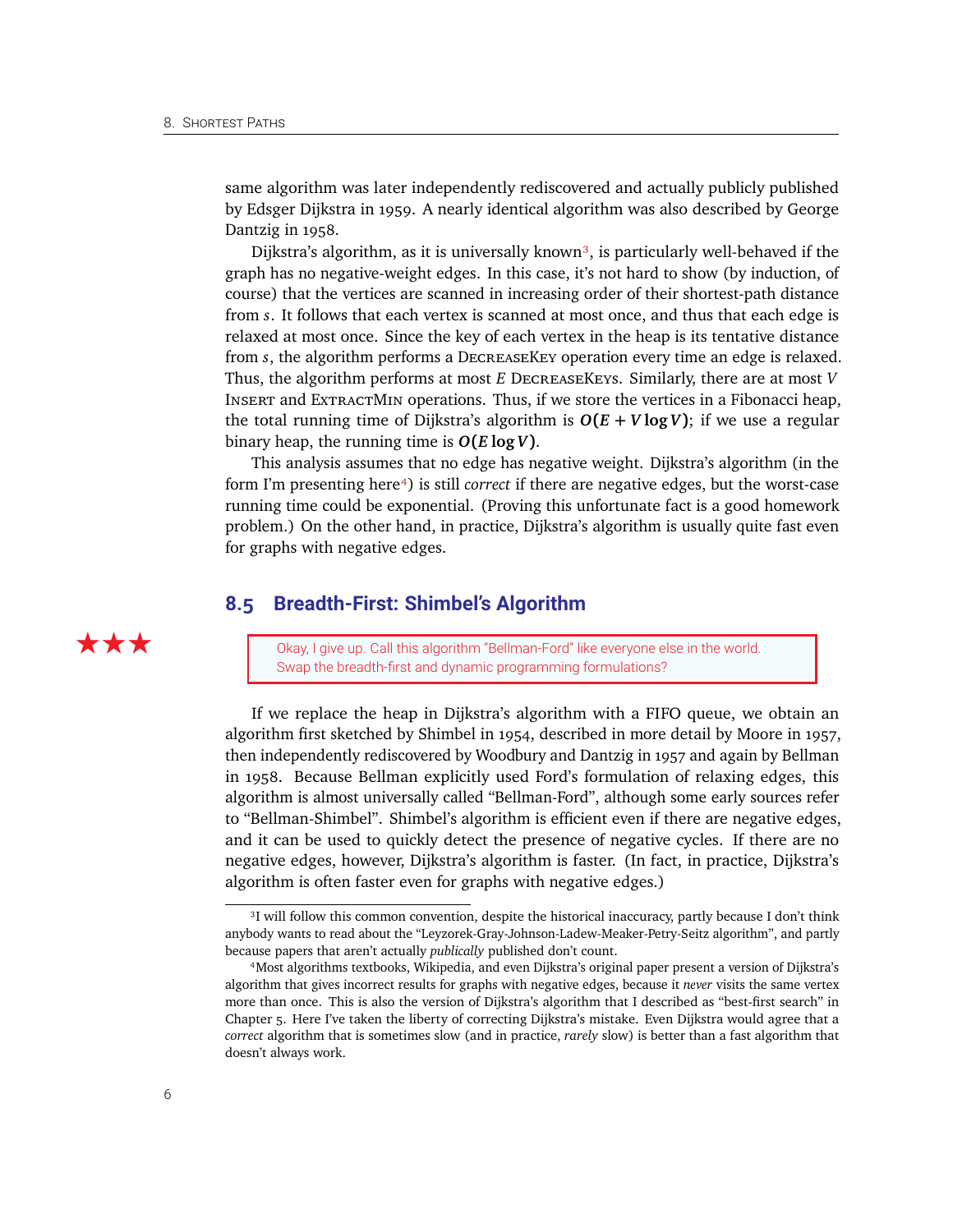

**Figure 8.4.** Four phases of Dijkstra's algorithm run on a graph with no negative edges. At each phase, the shaded vertices are in the heap, and the bold vertex has just been scanned. The bold edges describe the evolving shortest path tree.

The easiest way to analyze the algorithm is to break the execution into *phases*, by introducing an imaginary *token*. Before we even begin, we insert the token into the queue. The current phase ends when we take the token out of the queue; we begin the next phase by reinserting the token into the queue. The 0th phase consists entirely of scanning the source vertex *s*. The algorithm ends when the queue contains *only* the token. A simple inductive argument (hint, hint) implies the following invariant for every integer *i* and vertex *v*:

> After *i* phases of the algorithm,  $dist(v)$  is *at most* the **length of the shortest walk from** *s* **to** *v* **consisting of** *at most i* **edges.**

Include the induction proof.

Since a shortest path can only pass through each vertex once, either the algorithm halts before the *V*th phase, or the graph contains a negative cycle. In each phase, we scan each vertex at most once, so we relax each edge at most once, so the running time of a single phase is  $O(E)$ . Thus, the overall running time of Shimbel's algorithm is  $O(VE)$ .

Once we understand how the phases of Shimbel's algorithm behave, we can simplify the algorithm considerably by producing the same behavior *on purpose* (following the same design pattern that we advocated for dynamic programming in Chapter 3). Instead

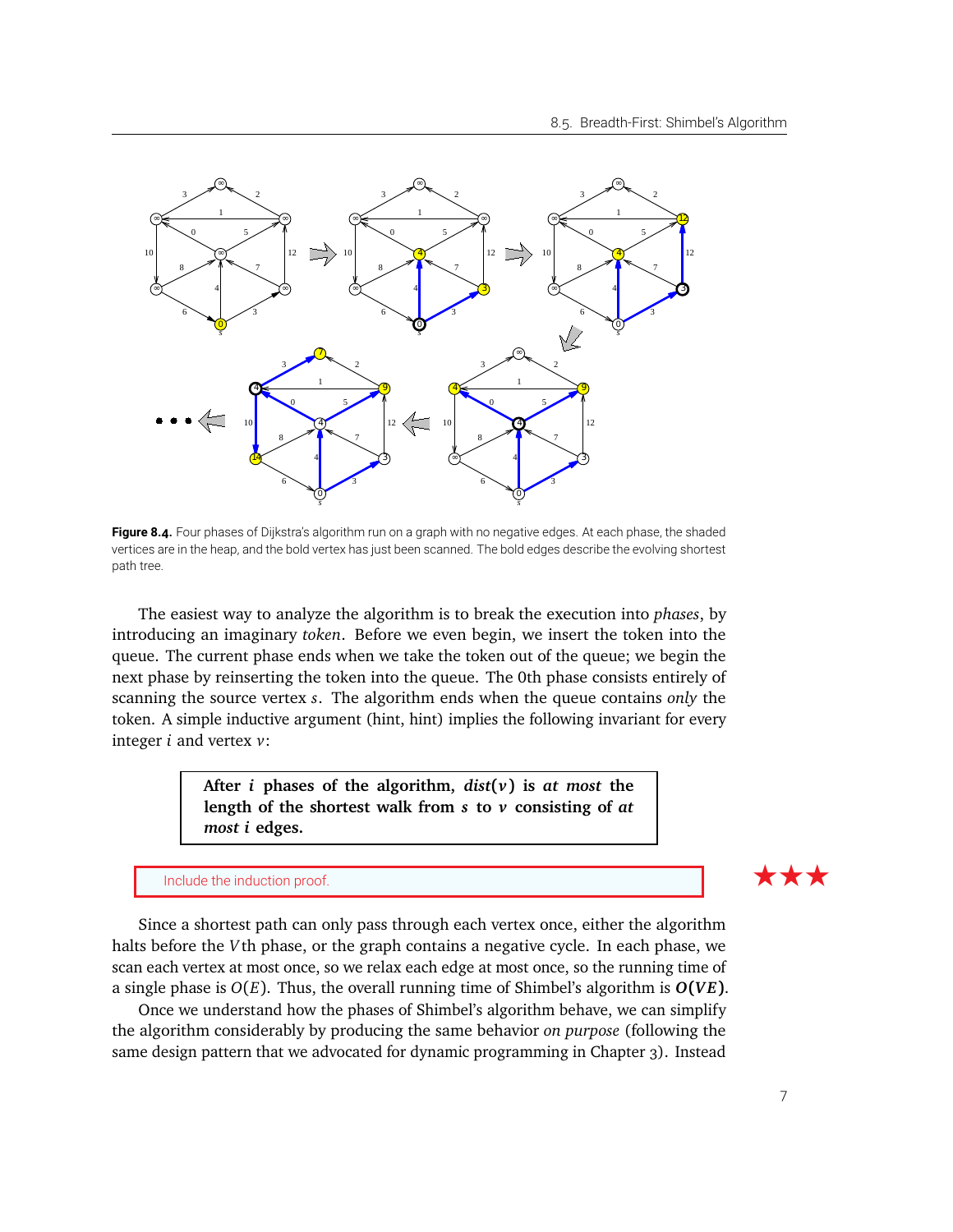

Figure 8.5. Four phases of Shimbel's algorithm run on a directed graph with negative edges. Nodes are taken from the queue in the order  $s \diamond a b c \diamond d f b \diamond a e d \diamond d a \diamond \diamond$ , where  $\diamond$  is the end-of-phase token. Shaded vertices are in the queue at the end of each phase. The bold edges describe the evolving shortest path tree.

of performing a partial breadth-first search of the graph in each phase, we can simply scan through the adjacency list directly, relaxing every tense edge we find in the graph.



Shimbel-Moore-Woodbury-Dantzig-Bellman-Ford-Brosh: Relax *ALL* the tense edges and recurse.

ShimbelSSSP(*s*) InitSSSP(*s*) repeat *V* times: for every edge  $u \rightarrow v$ if  $u \rightarrow v$  is tense  $RELAX(u\rightarrow v)$ for every edge  $u \rightarrow v$ if  $u \rightarrow v$  is tense return "Negative cycle!"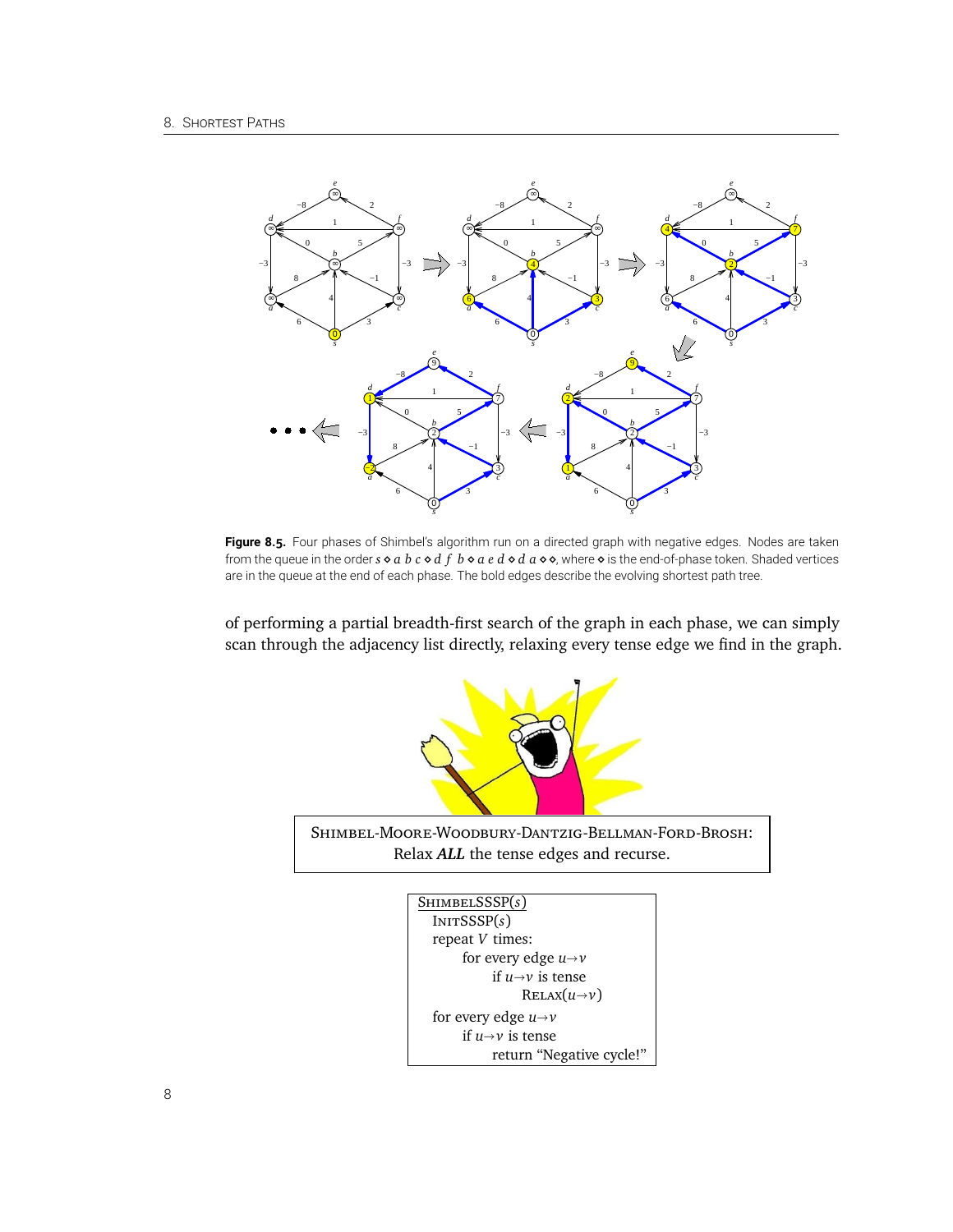This is how most textbooks present "Bellman-Ford".<sup>5</sup> The  $O(VE)$  running time of this formulation of the algorithm should be obvious, but it may be less clear that the algorithm is still correct. In fact, correctness follows from exactly the same invariant as before:

> After *i* phases of the algorithm,  $dist(v)$  is *at most* the **length of the shortest walk from** *s* **to** *v* **consisting of** *at most i* **edges.**

As before, it is straightforward to prove by induction (hint, hint) that this invariant holds for every integer *i* and vertex *v*.

## **8.6 Dynamic Programming: Shimbel's Algorithm Again**

Shimbel's algorithm can also be recast as a dynamic programming algorithm. Let *dist<sup>i</sup>* (*v*) denote the length of the shortest path *s v* consisting of at most *i* edges. It's not hard to see that this function obeys the following recurrence:

$$
dist_i(v) = \begin{cases} 0 & \text{if } i = 0 \text{ and } v = s \\ \infty & \text{if } i = 0 \text{ and } v \neq s \\ \min \left\{ \min_{u \to v \in E} (dist_{i-1}(u) + w(u \to v)) \right\} & \text{otherwise} \end{cases}
$$

For the moment, let's assume the graph has no negative cycles; our goal is to compute *distV*−<sup>1</sup> (*t*). We can clearly memoize this two-parameter function into a two-dimensional array. A straightforward dynamic programming evaluation of this recurrence looks like this:

| $S$ HIMBEL $DP(s)$                                       |
|----------------------------------------------------------|
| $dist[0,s] \leftarrow 0$                                 |
| for every vertex $v \neq s$                              |
| $dist[0, v] \leftarrow \infty$                           |
| for $i \leftarrow 1$ to $V - 1$                          |
| for every vertex $\nu$                                   |
| $dist[i, v] \leftarrow dist[i - 1, v]$                   |
| for every edge $u \rightarrow v$                         |
| if dist[i, v] > dist[i - 1, u] + w(u-v)                  |
| $dist[i, v] \leftarrow dist[i-1, u] + w(u\rightarrow v)$ |
|                                                          |

<span id="page-8-0"></span><sup>&</sup>lt;sup>5</sup>In fact, this is essentially the formulation proposed by both Shimbel and Bellman. Bob Tarian recognized in the early 1980s that Shimbel's algorithm is equivalent to Dijkstra's algorithm with a queue instead of a heap.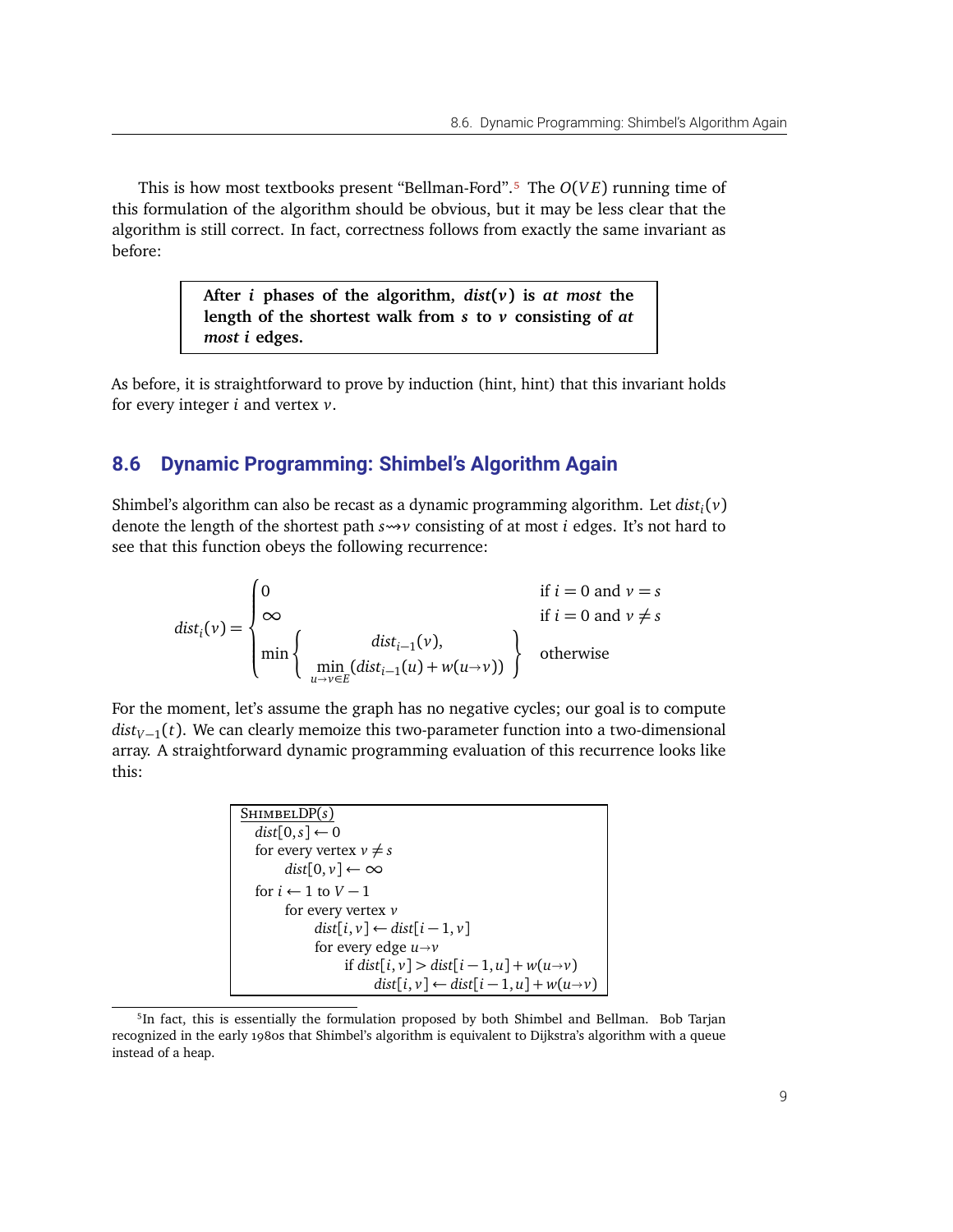Now let us make two minor changes to this algorithm. First, we remove one level of indentation from the last three lines. This may change the order in which we examine edges, but the modified algorithm still computes *dist<sup>i</sup>* (*v*) for all *i* and *v*. Second, we change the indices in the last two lines from  $i - 1$  to *i*. This change may cause the distances *dist*[*i*, *v*] to approach the true shortest-path distances more quickly than before, but the algorithm is still correct.

```
ShimbelDP2(s)
dist[0,s] \leftarrow 0for every vertex v \neq sdist[0, v] \leftarrow \inftyfor i \leftarrow 1 to V - 1for every vertex v
             dist[i, v] ← dist[i - 1, v]for every edge u \rightarrow vif dist[i, v] > dist[i, u] + w(u \rightarrow v)dist[i, v] \leftarrow dist[i, u] + w(u \rightarrow v)
```
Now notice that the iteration index *i* is completely redundant! We really only need to keep a one-dimensional array of distances, which means we don't need to scan the vertices in each iteration of the main loop.

```
ShimbelDP3(s)
dist[s] \leftarrow 0for every vertex v \neq sdist[v] ← ∞
for i \leftarrow 1 to V - 1for every edge u \rightarrow vif dist[v] > dist[u] + w(u\rightarrow v)dist[v] \leftarrow dist[u] + w(u \rightarrow v)
```
The resulting algorithm is almost identical to our earlier algorithm ShimbelSSSP! The first three lines initialize the shortest path distances, and the last two lines check whether an edge is tense, and if so, relaxes it. The only feature missing from the new algorithm is explicit maintenance of predecessors, but that's easy to add.

## **Exercises**



1. Prove that the following invariant holds for every integer *i* and every vertex *v*: After *i* phases of Shimbel's algorithm (in either formulation),  $dist(v)$  is at most the length of the shortest path  $s \rightarrow v$  consisting of at most *i* edges.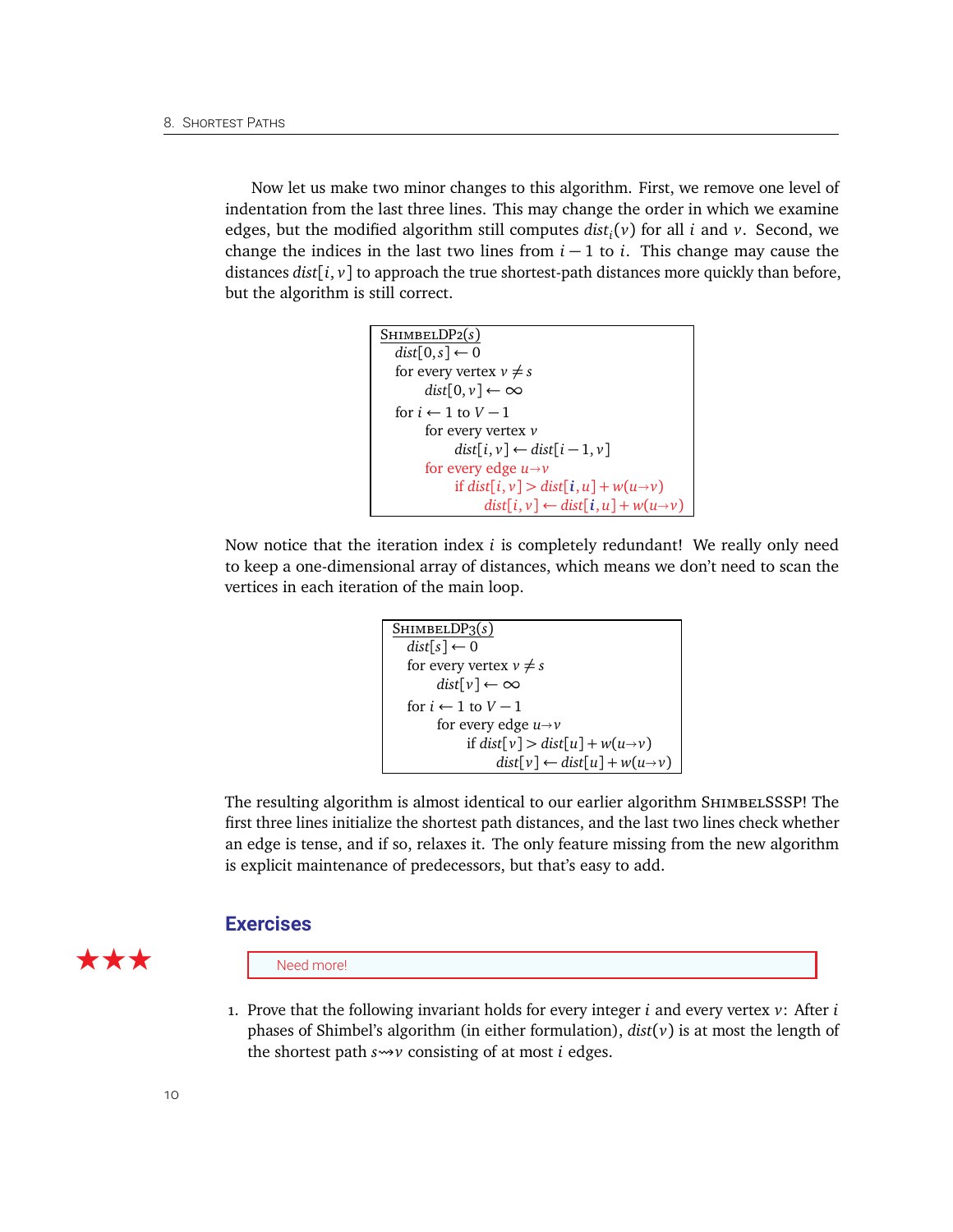- 2. Let *G* be a directed graph with edge weights (which may be positive, negative, or zero), and let *s* be an arbitrary vertex of *G*.
	- (a) Suppose every vertex *v* stores a number *dist*(*v*). Describe and analyze an algorithm to determine whether  $dist(v)$  is the shortest-path distance from *s* to *v*, for every vertex *v*.
	- (b) Suppose instead that every vertex  $v \neq s$  stores a pointer *pred*(*v*) to another vertex in *G*. Describe and analyze an algorithm to determine whether these predecessor pointers define a single-source shortest path tree rooted at *s*.

Do *not* assume that *G* contains no negative cycles.

3. A *looped tree* is a weighted, directed graph built from a binary tree by adding an edge from every leaf back to the root. Every edge has a non-negative weight.



- (a) How much time would Dijkstra's algorithm require to compute the shortest path between two vertices *u* and *v* in a looped tree with *n* nodes?
- (b) Describe and analyze a faster algorithm.
- 4. Suppose we are given an undirected graph *G* in which every *vertex* has a positive weight.
	- (a) Describe and analyze an algorithm to find a *spanning tree* of *G* with minimum total weight. (The total weight of a spanning tree is the sum of the weights of its vertices.)
	- (b) Describe and analyze an algorithm to find a *path* in *G* from one given vertex *s* to another given vertex *t* with minimum total weight. (The total weight of a path is the sum of the weights of its vertices.)

*[Hint: One of these problems is trivial.]*

5. For any edge *e* in any graph *G*, let *G*  $\ e$  denote the graph obtained by deleting *e* from *G*.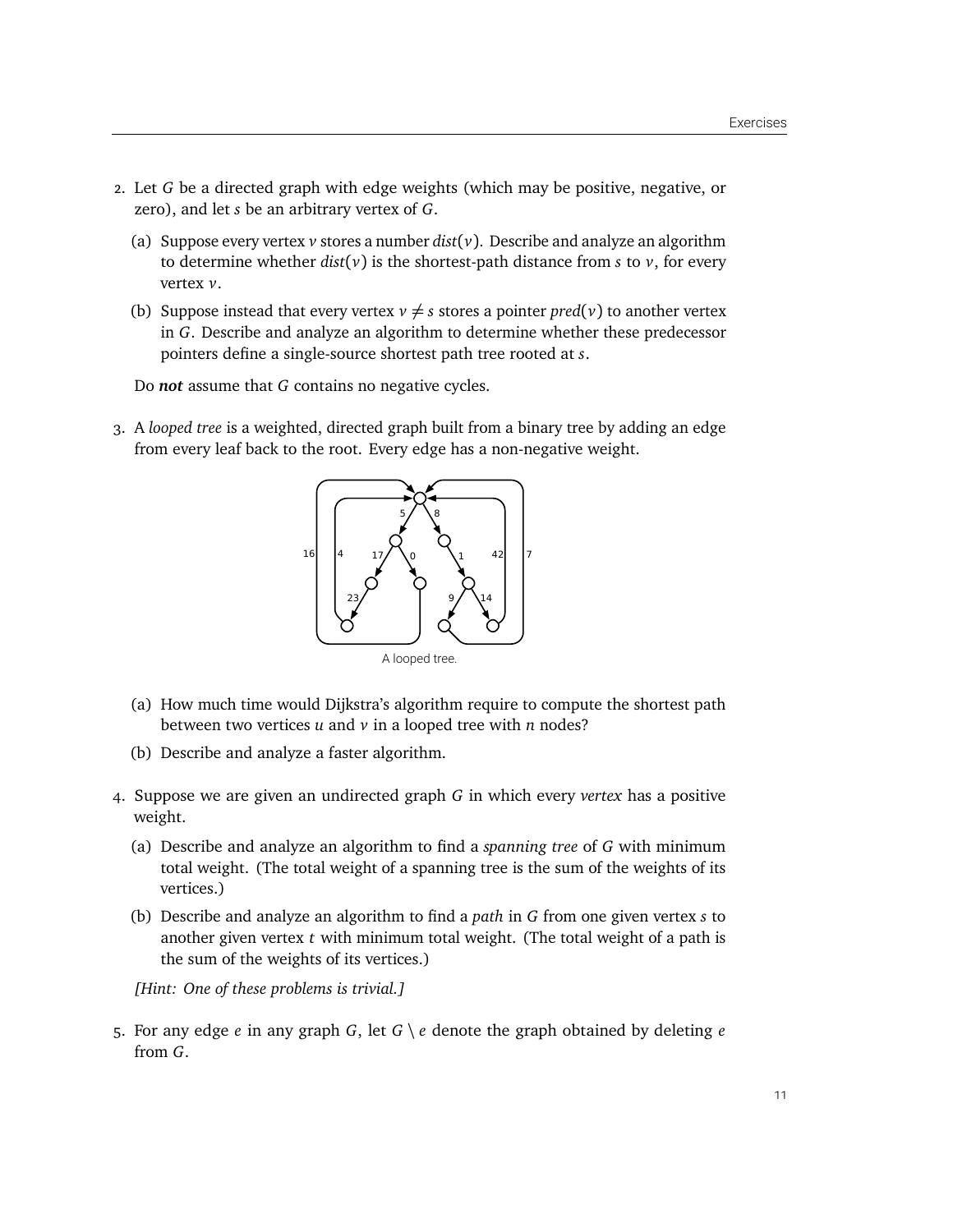- (a) Suppose we are given a directed graph *G* in which the shortest path  $\sigma$  from vertex *s* to vertex *t* passes through *every* vertex of *G*. Describe an algorithm to compute the shortest-path distance from *s* to *t* in  $G \setminus e$ , for *every* edge *e* of *G*, in *O*(*E* log *V*) time. Your algorithm should output a set of *E* shortest-path distances, one for each edge of the input graph. You may assume that all edge weights are non-negative. *[Hint: If we delete an edge of the original shortest path, how do the old and new shortest paths overlap?]*
- (b) Let *s* and *t* be *arbitrary* vertices in an arbitrary *undirected* graph *G*. Describe an algorithm to compute the shortest-path distance from *s* to *t* in  $G \setminus e$ , for *every* edge *e* of *G*, in *O*(*E* log *V*) time. Again, you may assume that all edge weights are non-negative.
- 6. Let  $G = (V, E)$  be a connected directed graph with non-negative edge weights, let *s* and *t* be vertices of *G*, and let *H* be a subgraph of *G* obtained by deleting some edges. Suppose we want to reinsert exactly one edge from *G* back into *H*, so that the shortest path from *s* to *t* in the resulting graph is as short as possible. Describe and analyze an algorithm that chooses the best edge to reinsert, in *O*(*E* log *V*) time.
- 7. When there is more than one shortest path from one node *s* to another node *t*, it is often convenient to choose a shortest path with the fewest edges; call this the *best path* from *s* to *t*. Suppose we are given a directed graph *G* with positive edge weights and a source vertex *s* in *G*. Describe and analyze an algorithm to compute *best* paths in *G* from *s* to every other vertex.
- 8. (a) Prove that Ford's generic shortest-path algorithm (while the graph contains a tense edge, relax it) can take exponential time in the worst case when implemented with a stack instead of a priority queue (like Dijkstra) or a queue (like Shimbel). Specifically, for every positive integer *n*, construct a weighted directed *n*-vertex graph  $G_n$ , such that the stack-based shortest-path algorithm call RELAX  $\Omega(2^n)$ times when *G<sup>n</sup>* is the input graph. *[Hint: Towers of Hanoi.]*
	- (b) Prove that Dijkstra's shortest-path algorithm can require exponential time in the worst case when edges are allowed to have negative weight. Specifically, for every positive integer *n*, construct a weighted directed *n*-vertex graph *G<sup>n</sup>* , such that Dijkstra's algorithm calls Relax *Ω*(2 *n* ) times when *G<sup>n</sup>* is the input graph. *[Hint: This is relatively easy if you've already solved part (a).]*
- 9. (a) Describe and analyze a modification of Shimbel's shortest-path algorithm that actually returns a negative cycle if any such cycle is reachable from *s*, or a shortest-path tree if there is no such cycle. The modified algorithm should still run in  $O(VE)$  time.
	- (b) Describe and analyze a modification of Shimbel's shortest-path algorithm that computes the correct shortest path distances from *s* to every other vertex of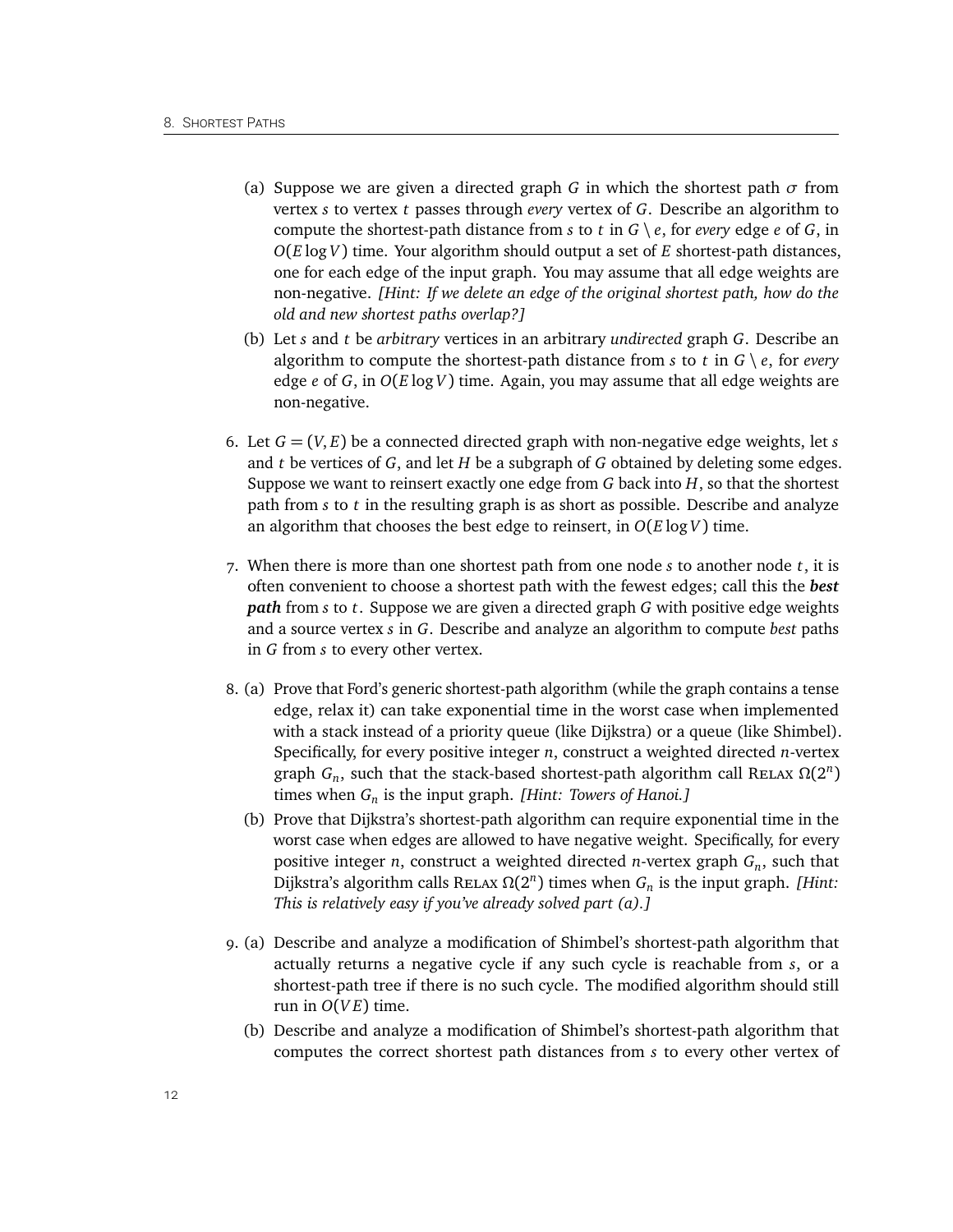the input graph, even if the graph contains negative cycles. Specifically, if any walk from *s* to *v* contains a negative cycle, your algorithm should end with  $dist(v) = -\infty$ ; otherwise,  $dist(v)$  should contain the length of the shortest path from *s* to *v*. The modified algorithm should still run in *O*(*V E*) time.

- (c) Repeat parts (a) and (b), but for Ford's generic shortest-path algorithm. You may assume that the unmodified algorithm halts in  $O(2^V)$  steps if there is no negative cycle; your modified algorithms should also run in  $O(2^V)$  time.
- 10. Although we typically speak of "the" shortest path between two nodes, a single graph could contain several minimum-length paths with the same endpoints.



Four (of many) equal-length shortest paths.

Describe and analyze an algorithm to determine the *number* of shortest paths from a source vertex *s* to a target vertex *t* in an arbitrary directed graph *G* with weighted edges. You may assume that all edge weights are positive and that all necessary arithmetic operations can be performed in *O*(1) time.

*[Hint: Compute shortest path distances from s to every other vertex. Throw away all edges that cannot be part of a shortest path from s to another vertex. What's left?]*

11. You just discovered your best friend from elementary school on Twitbook. You both want to meet as soon as possible, but you live in two different cites that are far apart. To minimize travel time, you agree to meet at an intermediate city, and then you simultaneously hop in your cars and start driving toward each other. But where *exactly* should you meet?

You are given a weighted graph  $G = (V, E)$ , where the vertices V represent cities and the edges *E* represent roads that directly connect cities. Each edge *e* has a weight  $w(e)$  equal to the time required to travel between the two cities. You are also given a vertex *p*, representing your starting location, and a vertex *q*, representing your friend's starting location.

Describe and analyze an algorithm to find the target vertex *t* that allows you and your friend to meet as quickly as possible.

12. After a grueling algorithms midterm, you decide to take the bus home. Since you planned ahead, you have a schedule that lists the times and locations of every stop of every bus in Champaign-Urbana. Unfortunately, there isn't a single bus that visits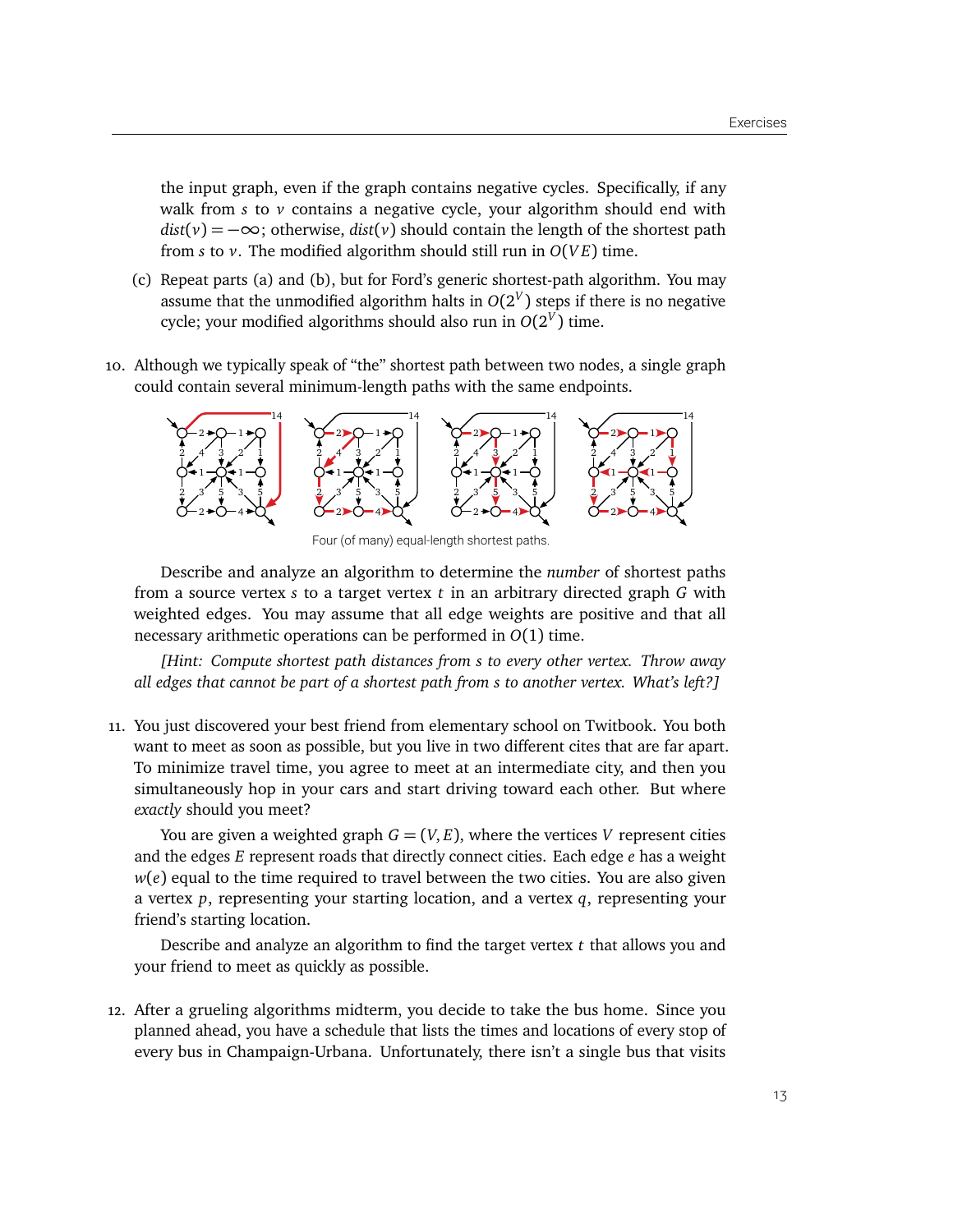both your exam building and your home; you must transfer between bus lines at least once.

Describe and analyze an algorithm to determine the sequence of bus rides that will get you home as early as possible, assuming there are *b* different bus lines, and each bus stops *n* times per day. Your goal is to minimize your *arrival time*, not the time you actually spend traveling. Assume that the buses run exactly on schedule, that you have an accurate watch, and that you are too tired to walk between bus stops.

13. After graduating you accept a job with Aerophobes- <sup>R</sup>-Us, the leading traveling agency for people who hate to fly. Your job is to build a system to help customers plan airplane trips from one city to another. All of your customers are afraid of flying (and by extension, airports), so any trip you plan needs to be as short as possible. You know all the departure and arrival times of all the flights on the planet.

Suppose one of your customers wants to fly from city *X* to city *Y* . Describe an algorithm to find a sequence of flights that minimizes the *total time in transit* the length of time from the initial departure to the final arrival, including time at intermediate airports waiting for connecting flights. *[Hint: Modify the input data and apply Dijkstra's algorithm.]*

14. Mulder and Scully have computed, for every road in the United States, the exact probability that someone driving on that road *won't* be abducted by aliens. Agent Mulder needs to drive from Langley, Virginia to Area 51, Nevada. What route should he take so that he has the least chance of being abducted?

More formally, you are given a directed graph  $G = (V, E)$ , where every edge *e* has an independent safety probability  $p(e)$ . The *safety* of a path is the product of the safety probabilities of its edges. Design and analyze an algorithm to determine the safest path from a given start vertex *s* to a given target vertex *t*.



For example, with the probabilities shown above, if Mulder tries to drive directly from Langley to Area 51, he has a 50% chance of getting there without being abducted. If he stops in Memphis, he has a  $0.7 \times 0.9 = 63\%$  chance of arriving safely. If he stops first in Memphis and then in Las Vegas, he has a  $1 - 0.7 \times 0.1 \times 0.5 = 96.5\%$  chance